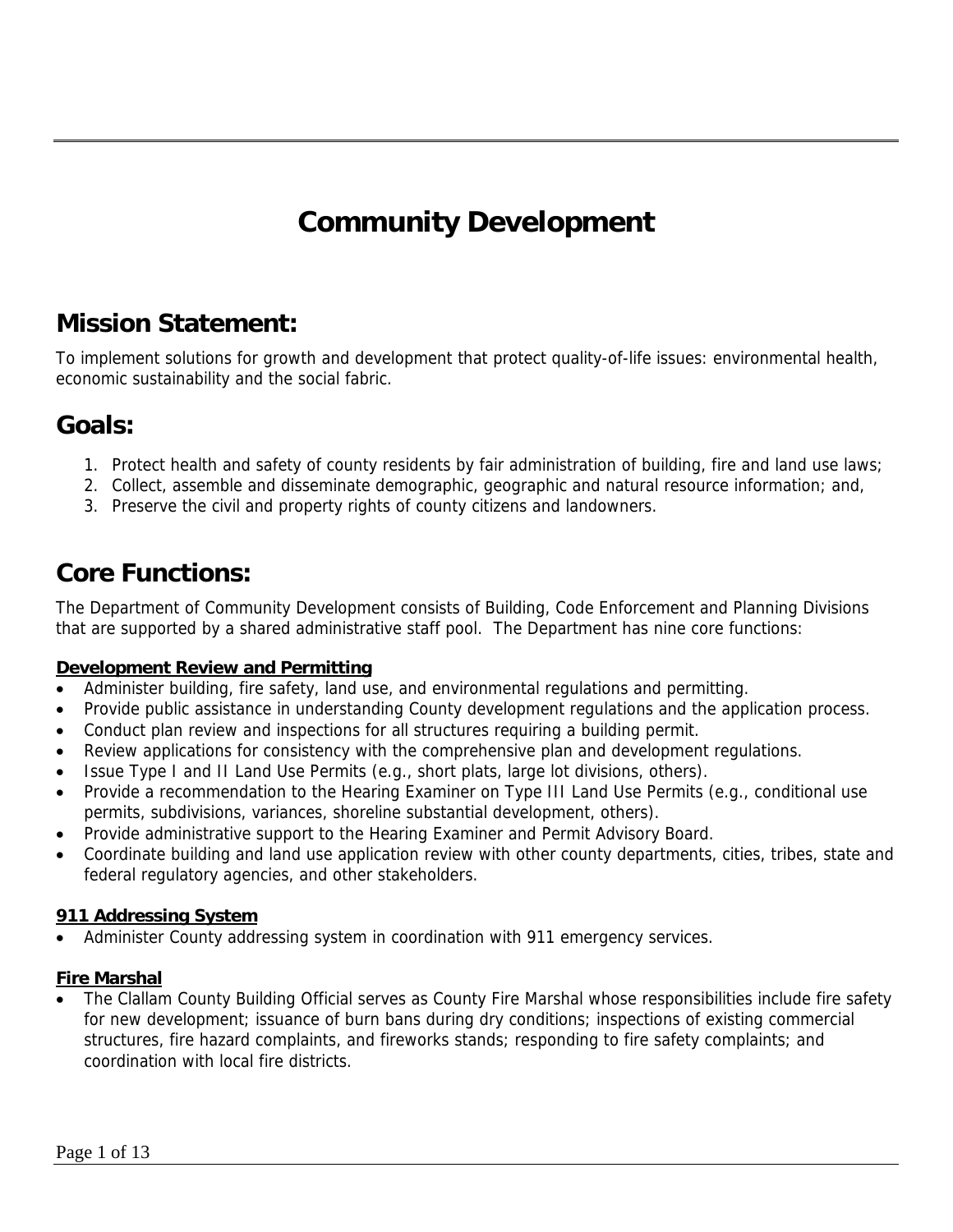#### **Code Enforcement**

- Responsible for documentation, investigation and compliance on county codes addressing public health, safety and welfare issues as identified in the categories of environmental regulations, occupancy codes, zoning laws, junk vehicles and associated critical impact areas.
- In cooperation with the sheriff's department, act as assessment, action and affected citizen coordinator in addressing of macro and micro community impact issues identified in the health, safety and welfare categories. This identification and facilitation process is accomplished through the team efforts involved in the Community Oriented Policing Program on a county wide basis and is comprehensive through focus on specified geographic impact areas.

## **Growth Management and Natural Resource Planning**

- Seek community involvement and partnerships in growth management and natural resource planning.
- Coordinate growth management and natural resource planning efforts with landowners, cities, tribes, state and federal agencies, and other stakeholders.
- Maintain, update, and implement the County's Comprehensive Plan, Shoreline Master Program, and development regulations consistent with state law and responsive to community needs.
- Develop, update, and implement watershed plans, salmon recovery plans, natural hazard, flood management, and other natural resource related plans in coordination with other Departments and stakeholders (e.g., citizens, tribes, cities, utility districts, etc…).
- Process applications for Comprehensive Plan and Zoning amendments.
- Process applications on Current Use Assessment applications for tax reductions related to provisions of open space and timber management.
- Conduct review of fish habitat and watershed restoration projects permit exemption requests.
- Seek and manage grants to develop and implement growth management and natural resource related plans.
- Represent the County on various growth management and natural resource related committees and work groups.
- Support growth management and natural resource public outreach efforts.

## **Geographic Information Systems (GIS) Development and Support**

- Develop and maintain geographic information (e.g., critical areas, zoning, parcels, etc…) and associated data bases (e.g., Permit System) to support Department functions and integrate with County-wide functions.
- Provide useful geographic, regulatory, resource, and community information to the building and planning divisions, other departments, other agencies, and the public.
- Provide technical assistance to other County departments and outside agencies on special projects (e.g., 911 addressing, Tsunami zone mapping, etc...) consistent with Department and county objectives.
- Coordinate electronic information storage and flow to maximize department and county objectives.

#### **Streamkeepers**

- Manage the County's citizen-based, volunteer watershed and stream monitoring program.
- Facilitate public involvement in stream monitoring and watershed stewardship through public outreach and training.
- Provide useful, credible data to local natural resource planners acting to protect and restore streams.
- Assist citizens, organizations, and governments in need of special monitoring services.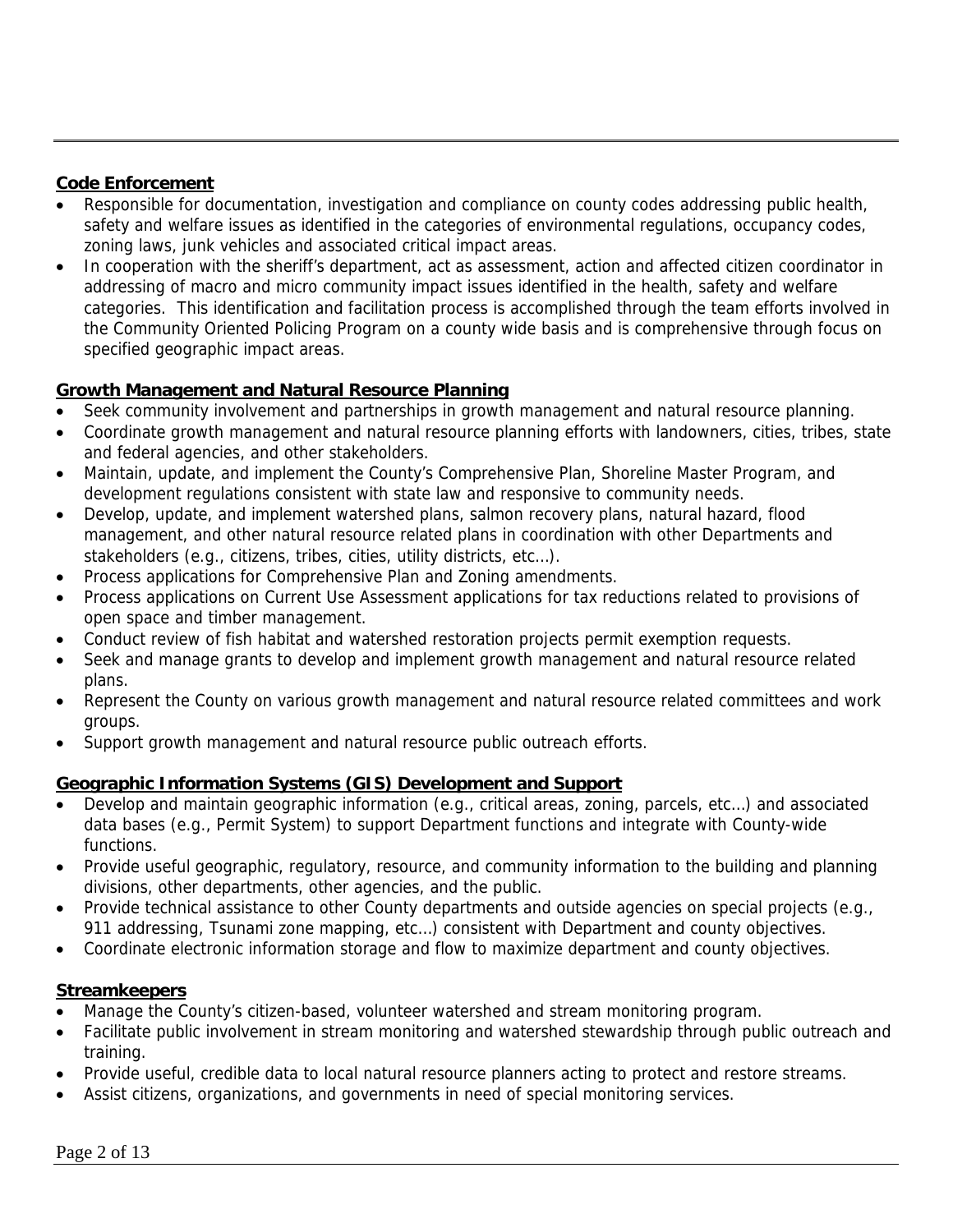#### **Salmon Restoration**

- Provide organizational development and support to help facilitate efforts of the North Olympic Peninsula and North Pacific Coast lead entities for salmon restoration.
- Manage a public grant application process for Salmon Recovery Funding Board grants which provide funding and needed salmon habitat restoration projects throughout Water Resource Inventory Areas 17(partial), 18, 19 & 20(partial).
- Assist with the local grant application process for Community Salmon Funds.
- Collaborate and participate with regional salmon recovery organizations and sustainability efforts.
- Work to help further recovery of ESA-listed Lake Ozette Sockeye, Puget Sound Chinook, Hood Canal Summer Chum and steelhead, as well as other struggling salmon species particularly through the development of proposed project lists.
- Gain information about salmon recovery funding opportunities that can be shared with local lead entities, landowners and restoration practitioners.
- Educate the public about the need for salmon restoration and how they can help further recovery.

## **Appointed Boards and Committees**

• Provide administrative and technical support to the following four advisory bodies appointed by the Board of Clallam County Commissioners: Clallam County Planning Commission; Clallam County Permit Advisory Board; Carlsborg Community Advisory Council; and Clallam County Marine Resources Committee.

# **Objectives:**

## **General**

• Continue to perform core planning functions listed above.

#### **Code Enforcement and Compliance**

- To develop a comprehensive set of Code Enforcement policies and procedures in the implementation of a broad based Code Enforcement program.
	- To identify, make available and utilize all applicable local, state and federal codes and laws.
	- To set up a consistent and effective working policy between the DCD Code Enforcement Division and all other county departments.
- To effectively respond, in a timely manner, to investigative requests and complaints based upon workload and case priority systems.
- To identify and implement a comprehensive training and certification process for the Code Enforcement division which will encompass all legal and procedural requirements for state and county standards.
	- Identification of and budgeting provision for state certification requirements.
	- Implement an active role in the professional organizations representing statewide code enforcement professionalism and training efforts.
- As part of the county's Community Oriented Policing Team, to coordinate and deliver code enforcement services in the application of Problem Oriented Policing (POP) to address countywide crime prevention efforts affecting issues of health, safety and welfare.
- To maximize voluntary compliance agreements in the resolution of code enforcement issues through application of appropriate laws and codes.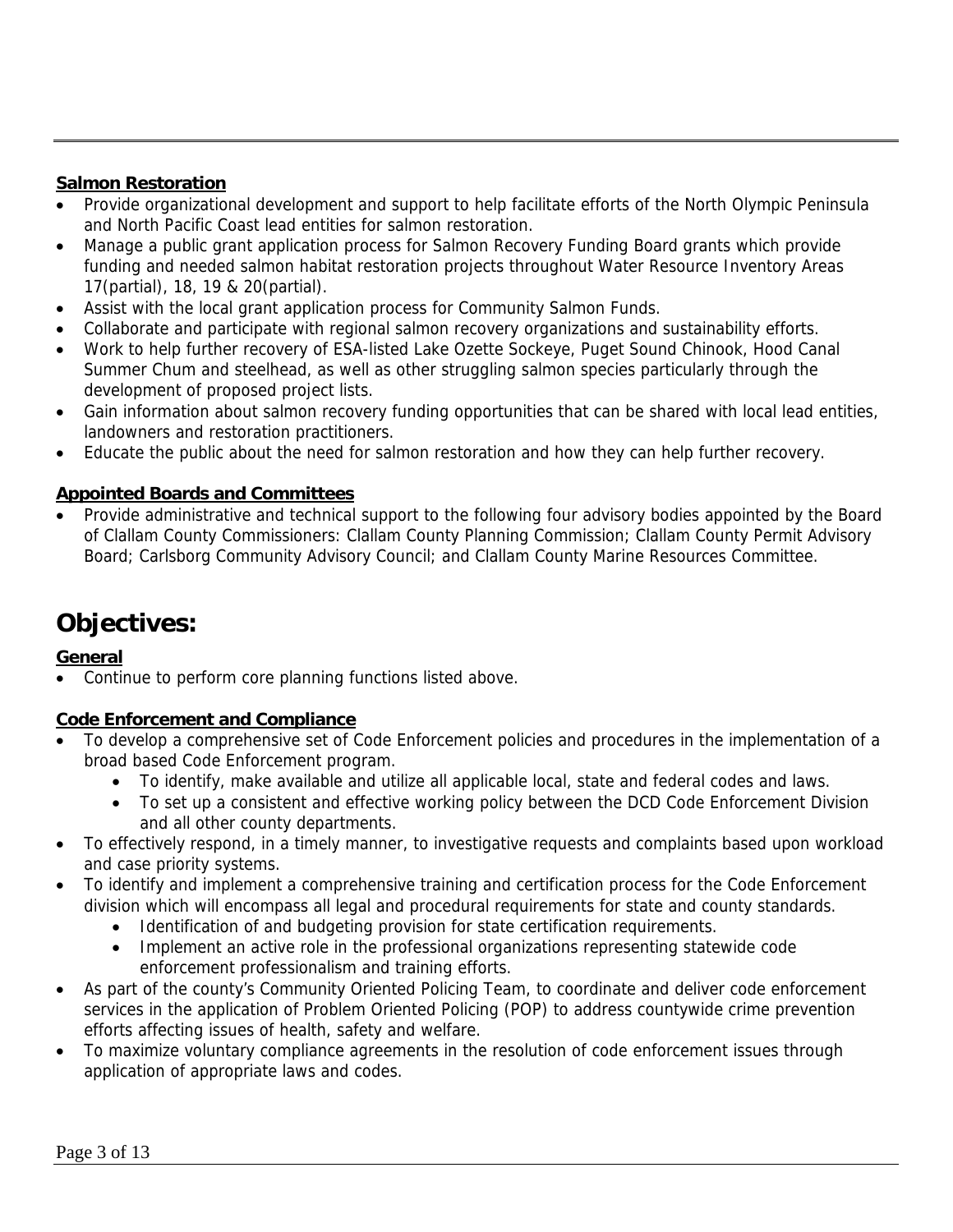### **Development Review and Permitting**

- Evaluate core functions to identify and implement ways to improve permit processing, reporting, and tracking.
- Maintain and update public guidance information (brochures, internet, etc…) to inform the public on County development regulations and application process.
- Develop a training manual on permitting processes
- Adopt a Clallam County Fire Protection Ordinance.
- Work with the Washington State Department of Ecology to adopt more effective floodplain management guidelines.
- Implement an active role in the professional organizations representing statewide building and planning professionalism, training efforts, and certifications.
- Seek specialized training (e.g., wetland delineation) to improve expertise for administering environmental regulations.

## **Growth Management Planning**

- Provide technical support and advice to the County Board on land use and environmental planning and regulation.
- Provide administrative and technical support to the Planning Commission and various subcommittees on land use and environmental planning and regulation.
- Prepare and implement an annual work program in areas of comprehensive planning, development regulations, and shoreline management in consultation with the County Planning Commission.
- Build on past and current efforts to develop and implement a comprehensive stormwater management program, including pursuing available grants.
- Build on past and current efforts to develop and implement a comprehensive approach to wastewater collection, treatment, and reuse for the Carlsborg Urban Growth Area, including pursuing available grants.
- Process Current Use Assessment applications.
- Process comprehensive plan land use and zoning amendment applications.
- Continue coordinated growth management planning with cities.
- Maintain and update Department growth management web pages.
- Coordinate annual update of the Six-Year Transportation Improvement Program with the Planning Commission and Department of Public Works.
- Implement an active role in the professional organizations representing statewide planning professionalism and training efforts.
- Member of Sewer Extension Coordinating Committee and Joint Solid Waste Advisory Board.

#### **Natural Resource Planning**

- Seek, implement and administer natural resource related grants.
- Develop and adopt WRIA 19 and 20 Watershed Plans.
- Implement WRIA 18 Watershed Plan.
- Continue to participate in local and regional efforts for Puget Sound and salmonid recovery.
- Update and adopt a revised Dungeness River Flood Hazard Reduction Plan.
- Continue to coordinate an update of County's FEMA floodplain maps with the Department of Ecology.
- Provide continued administrative and technical support to the Marine Resources Committee.
- Continue public outreach on County watershed planning and salmonid recovery efforts.
- Continue to participate in Elwha Ecosystem Restoration Project.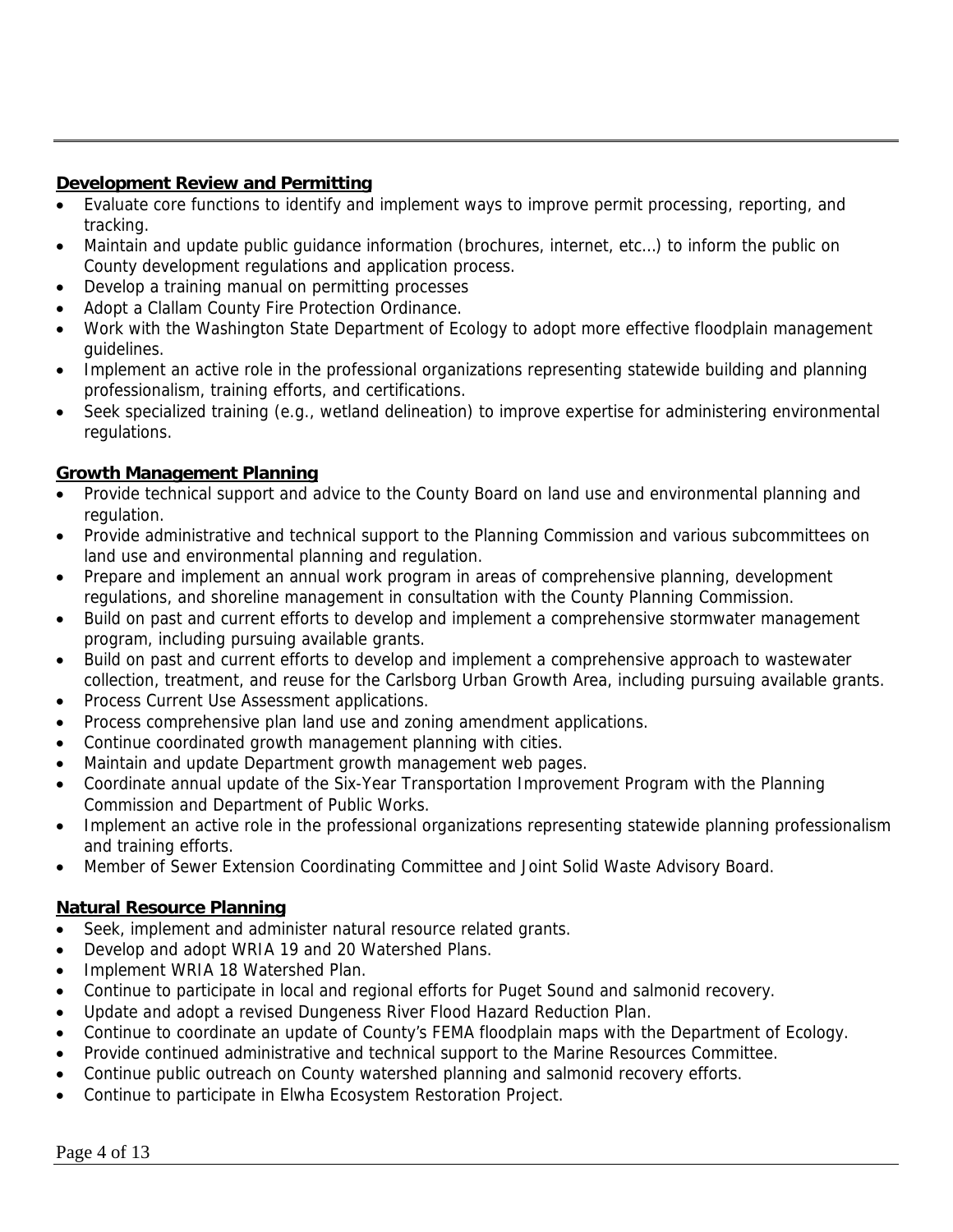• Provide County representation and technical assistance to various natural resource related committees, including but not limited to: Marine Resources Committee; Dungeness River Management Team; North Olympic Land Trust Conservation Committee; Salmon Recovery Technical Review Groups; Dungeness River Restoration Work Group; WRIA 19 planning unit; WRIA 19 Initiating Governments (IGs); WRIA 20 planning unit & IGs; Clallam River Habitat Assessment Work group, North Olympic Peninsula Lead Entity, North Pacific Coast Lead Entity, Lake Ozette Steering Committee, and Elwha Ecosystem Restoration Workgroup.

#### **Geographic Information Systems**

- Provide increasingly useful geographic information and GIS skills to staff, public and other agencies.
- Support the GIS Steering Committee, and coordinate DCD GIS efforts with Assessor's GIS.
- Continue to integrate more data creation and maintenance into ArcGIS, utilizing its automation capabilities.
- Continue to enhance County's web site, including web access to database information (Web reports) for Streamkeepers, property documents, permitting, and further geographic integration. Test and integrate new GIS server technologies as appropriate. Increase server disk space to make more image date available on web maps.
- Create and maintain metadata for all standard, publicly available GIS datasets.
- Implement integration of parcel, GIS, and Permit databases using the GIS to manage and maintain all "versions" and "history" of a given parcel.
- Improve integration of County GIS and addressing/road databases.
- Reconcile jurisdictional and boundary discrepancies between County parcel data and other data layers.
- Register zoning layer to parcels to support policy decisions dealing with split-zoned parcels. Integrate editing of parcels and zoning to preserve this registration, enabling precise analysis and automatic population of zoning attributes in parcel databases.
- Enhance LiDAR and 3D data products, including revision of critical area map layers.
- Apply LiDAR to re-map stream courses, and integrate this data into Washington-Oregon Hydro Framework.
- Update channel meander maps for the Dungeness River.
- Create an update procedure for critical area data layers incorporating new information generated through permit review. Decrease the backlog of such updates.
- Implement recommendations from GIS 5 year plan as appropriate.

#### **Streamkeepers**

- Continue to manage collection of data by volunteers at Streamkeepers' monitoring sites.
- Review and revise Streamkeepers' monitoring program (sites, measurements, protocols, Quality Control/Quality Assurance procedures, etc.).
- Continue special projects performed at the request of clients.
- Continue outreach, training, and educational workshops.
- Reach out to all watershed-planning, restoration, and salmon-recovery groups at work in Clallam County to collaborate on monitoring.
- Seek funding through partnerships, grants, and fee-for-service.
- Manage and enhance the Clallam County Water Resources database and report on data through various media to multiple audiences.
- Conduct monitoring of WRIA 18-20 stream gauges and report observations under a renewable Ecology grant.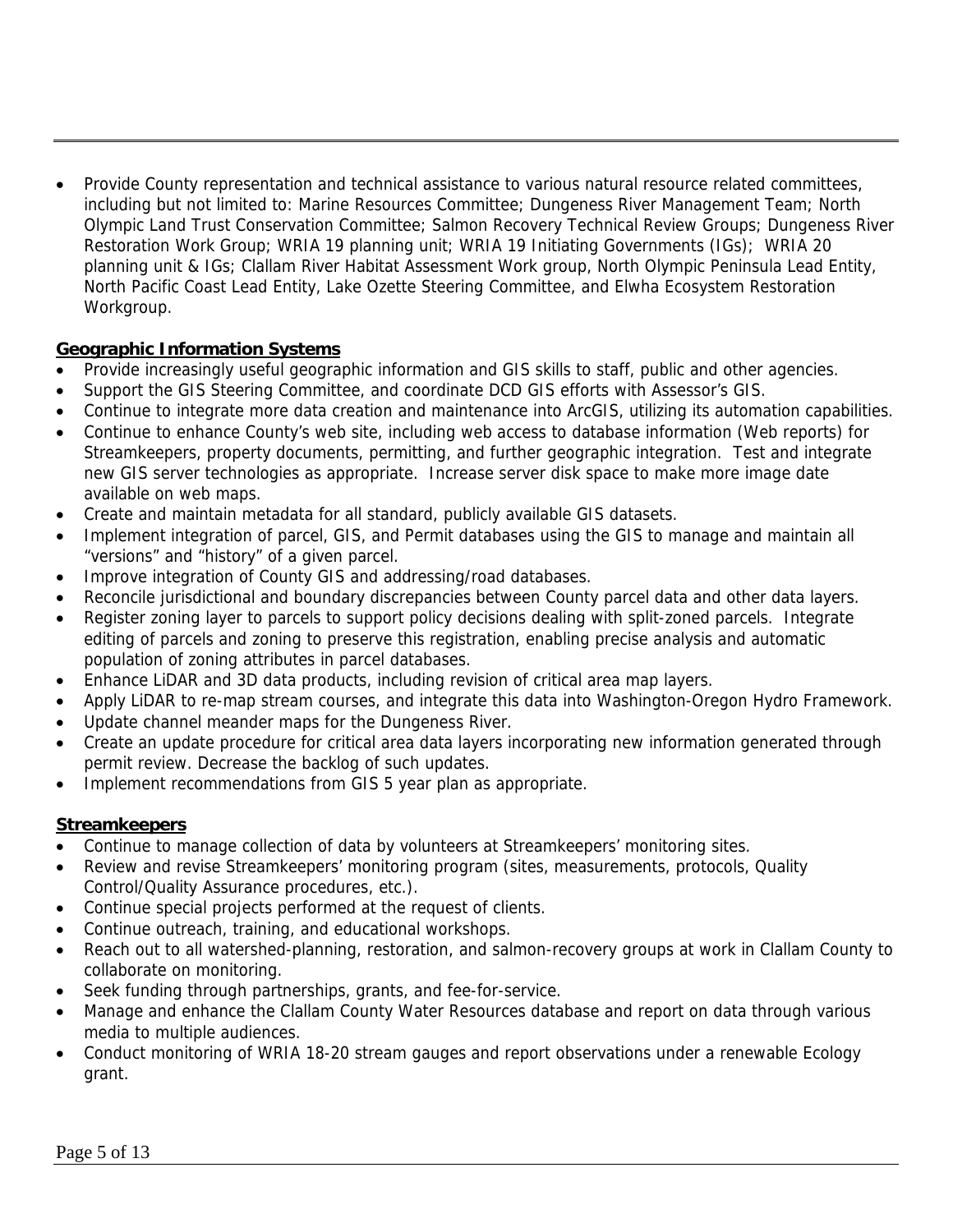# **Salmon Restoration**

- Continue facilitation, support and organizational development for North Pacific Coast and North Olympic Peninsula Lead Entity for salmon restoration.
- With the North Olympic Peninsula Lead Entity (NOPLE), transition from Shared Salmon Strategy to Puget Sound Partnership in terms of regional recovery efforts.
- With the North Pacific Coast Lead Entity, support development of coastal, regional, sustainability organization.
- Attempt to further diversify lead entity funding sources.
- Continue running public grant processes for Salmon Recovery Funding Board Grants and Community Salmon Fund.
- Increase public involvement and outreach.
- Continue to gain and share funding opportunities with local land owners and restoration practitioners.
- Take next steps needed to support recovery of ESA-listed Lake Ozette Sockeye, Puget Sound Chinook, Hood Canal Summer chum, and Steelhead, as well as other struggling species.

# **Accomplishments in 2007:**

# **Development Review and Permitting**

- See number of permits processed under workload indicators.
- Added new Permit System tracking functions, including new Project Review and Current Use Assessment Case Types.
- Provided staff support for monthly meetings of the Permit Advisory Board.
- Updated Building and Construction Code to recognize 2003 International Codes.
- Incorporated the complex process steps for planning permits and project review into the Permit System, so that they can be tracked and managed in a more automated way.
- Initial implementation of automated tracking reports for all land use permits.
- Continued to enhance the use of the Permit System as a document management platform for parcel and project related documents.
- Initial implementation of interactive access to permit processing on the Internet.
- GIS staff reorganization allowed continuation of temporary Land Division reviews by GIS staff: significant improvement in quality of regulation, streamlining of review process.
- (By second half of 2007 will have implemented parcel record integration with GIS, Permit System, and Assessor, automating many manual review processes. History parcel information will have been integrated between GIS and Permit System).

# **Code Enforcement**

- Implementation of Code Enforcement Division within the Community Development Department through:
	- Hiring and placement of the Code Enforcement Manager and Officer.
	- Recruitment, placement and training of nine Special Deputy Volunteers.
	- Implementation of office location and support function processes.
	- Development of policies, procedures and budgetary functions for division operations.
	- Initiation of cooperative working agreements with allied state and local agencies.
- Joined in initiation of the county team efforts in addressing community health safety and welfare issues through the combined efforts of the Community Oriented Policing philosophy through: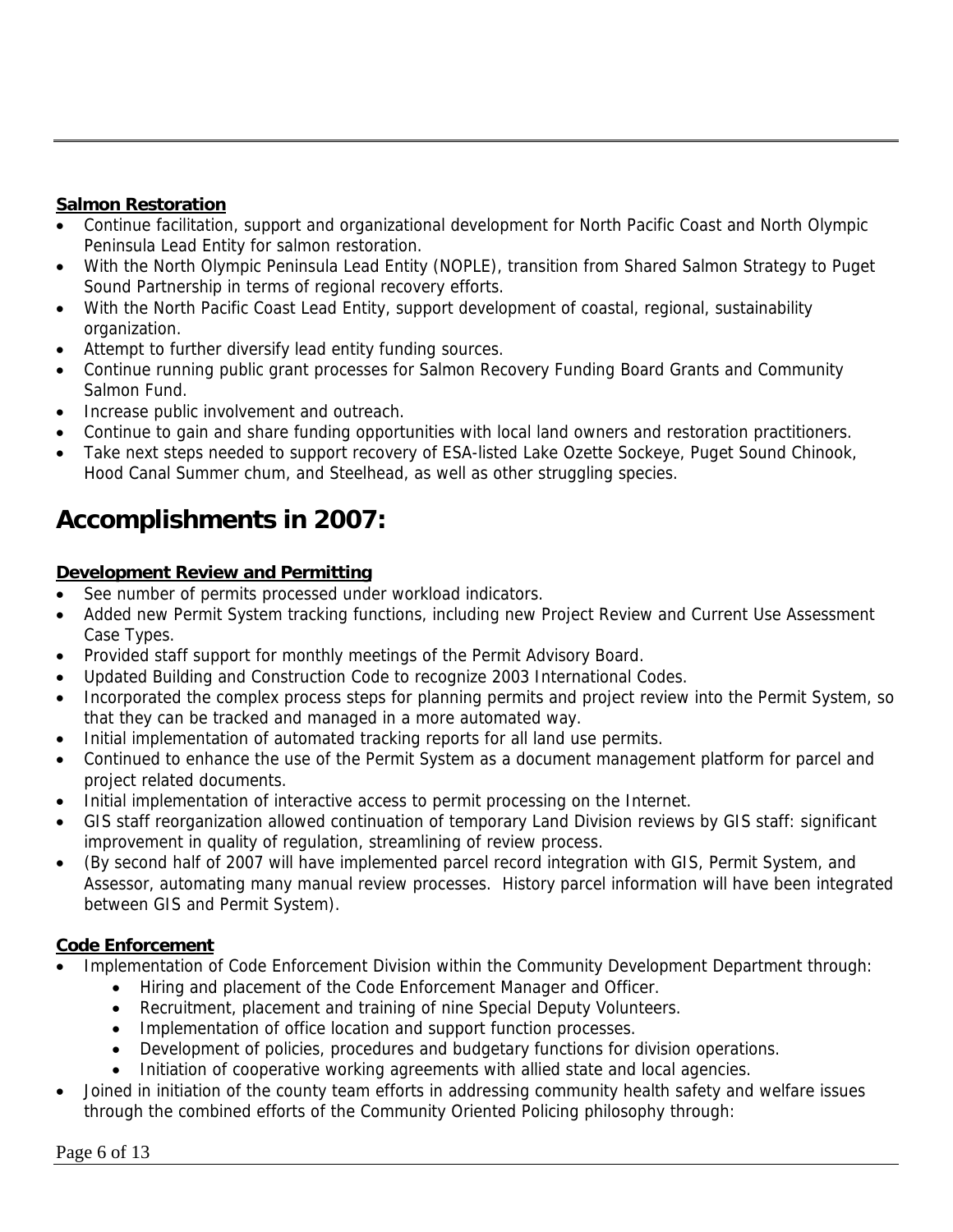- Identification of critical need areas within the county which would benefit the most from neighborhood re-vitalization efforts.
- Successful team implementation of the county's first interactive Community Oriented Policing program, "The Joyce Project", which comprehensively addressed the complete range of health safety and welfare issues that were impacting that area.
- Identification and implementation of ongoing COP comprehensive projects in Gales Addition, John Jacobs Road, Brook Street and Dungeness Bay areas.
- Code Enforcement Workload Indicators:
	- Receive, review and initially respond to incoming complaints and investigations within five business days, 90% of the time.
	- Seek and maintain a minimum of 70% Voluntary Compliance dispositions in all categories of code enforcement compliance case assignments.
	- In promoting the importance of Community Oriented Policing efforts, the initiation of a quality of life specific public education marketing program (utilizing public speaking engagements and the neighborhood watch program platforms.
	- Promote the design and initiation of a Clallam County Code Enforcement program website for public reporting of code enforcement issues and for educational awareness.
	- Continue the development of a volunteer based Special Deputy program in the assistance of investigative processing of code enforcement cases.

### **Growth Management**

- Support of Planning Commission Regular-Meetings and sub-committees.
- Code compliance code and related updates to building code and development regulations.
- Update of junk vehicle code.
- GMA Compliance Resolution and proposed ordinance designating LAMIRDs.
- 2007 Urban Growth Area Analysis and 10-Year Review Report.
- Processing of annual current use assessment and comprehensive plan and zoning amendment applications.
- Continued partnership with PUD #1 of Clallam County to prepare a Carlsborg Sewer Feasibility Study report, including holding of public meetings on study results.
- Administered and completed the CTED Biennium Grant for the Carlsborg Sewer Feasibility Study.
- Supplement analysis to 2006 LAMIRD and Rural Land Reports.
- Support of work group tasked to recommend changes on County Open Space Code, Chapter 27.08.
- Update of four chapters of Subdivision Code, Title 29 CCC (now before the Board).
- Draft Special Events code to replace CCC 15.02 Assembly and CCC 15.08 Festivals codes (pending before the Planning Commission).
- Draft Clallam County Small Drainage Projects Manual (under contract with Conservation District).
- Participated in weekly and/or monthly meetings with City of Port Angeles to discuss and coordinate a variety of UGA and regional issues including, but not limited to, sewer extension, UGA zoning and development regulations, junk vehicles, and stormwater management.
- Updates to DCD web pages.
- Coordinated incorporation of missing provisions of Ordinance 584, 1996 into Comprehensive Plan.
- Met with Dry Creek Coalition Neighborhood group on update of neighborhood plan.
- Participation in regular Olympic Peninsula Planners' Forum meetings.
- Support on two IAC farm preservation grants in partnership with Friends of the Field and others.
- Landowner assistance on growth management planning (e.g., zoning amendment pre-application conferences, growth planning for Battelle site, etc.).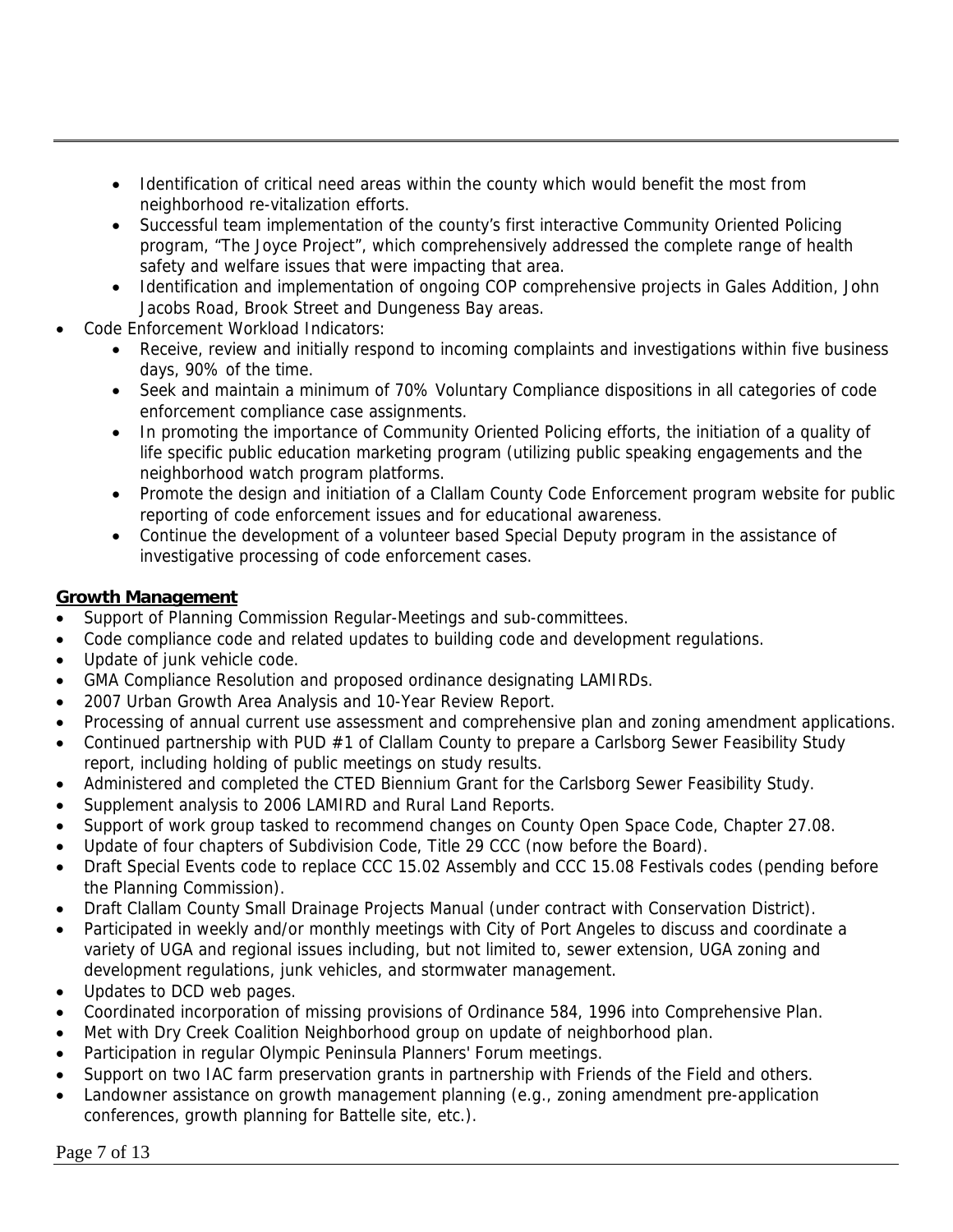- Scheduled presentations before the Planning Commission on public benefit rating system, 2007 State of Sound Report, On-site Septic System Management Plan, and water resource planning.
- Anticipate more progress in second half of 2007 on landscaping standards; forest land conversion rules; and updates to comprehensive plan housing, mineral lands, and urban growth area elements.

### **Natural Resources**

- Initiated WRIA 18 Watershed Plan implementation.
- Initiated implementation of the WRIA 18 salmonid recovery plan.
- Significant progress on WRIA 19 Watershed Plan, including recommendations for instream flows.
- Coordinated with local, state, and federal bodies to initiate floodplain mapping updates.
- Presented results of salmon habitat restoration projects at regional meetings and conferences.
- Lead staff for Elwha Ecosystem Restoration Project.
- Decommissioned septic systems, removed houses and started restoration plantings on lands purchased by the County within the estuarine floodplain of the Dungeness River.
- Supported efforts of WDFW and Jamestown S'Klallam Tribe to seek funding for further Dungeness estuary restoration. Coordinated Clallam River Workgroup and Clallam River habitat assessment project.
- Secured conservation easements through the North Olympic Land Trust, including protection of key riparian and pocket estuary habitat on the Strait of Juan de Fuca .
- Provided both administrative and technical assistance to the Marine Resources Committee.
- Provided technical guidance for salmon recovery projects.
- Served as liaison between local groups and NASA researchers to identify NASA tools that will provide value to watersheds.
- Provided training in topics such as: determining ordinary high water mark; geomorphology; fish habitat, and flood hazard on the Dungeness River; and reference resources available for current planning staff.
- Successful project management of the Marine Resources Committee Administration and Action Grants; Dungeness River Estuary Restoration Grant; Conservation Stewardship Grant; Clallam River Habitat Assessment Grant; WRIA 18 Watershed Council Grant; WRIA 19 and 20 Watershed Planning Grants; and Salmon Recovery Planning—Shared Strategy Grants.
- Staff support and/or County representative on following natural resource related work groups: Marine Resource Committee, Dungeness River Management Team, North Olympic Land Trust Conservation Committee, Salmon Recovery Technical Review Group, Dungeness River Restoration Work Group, Dungeness Elk Working Team, WRIA 19 planning unit, WRIA 19 Initiating Governments; Clallam River Habitat Assessment Work Group, North Olympic Peninsula Lead Entity; Lake Ozette Steering Committee; 3 Crabs working group; and Elwha Ecosystem Restoration Workgroup.
- Provided environmental review on development permits.
- Assisted the North Olympic Peninsula Lead Entity's transition to regional partnerships and funding with Shared Strategy for Puget Sound and the Coastal Region.
- Collaborated with area tribes, governments and non-profit organizations in developing a salmon recovery project list which was submitted to Shared Strategy and the State Legislature.

## **Geographic Information Systems (GIS)**

- Update and maintenance of data layers.
- Reorganized the County's GIS functions. GIS Technician position moved into DCD, GIS Steering Committee established.
- Further improved and enhanced embedded zoning and development status attributes in parcel layer enabling very involved build out/land availability analysis for GMA update and other planning processes.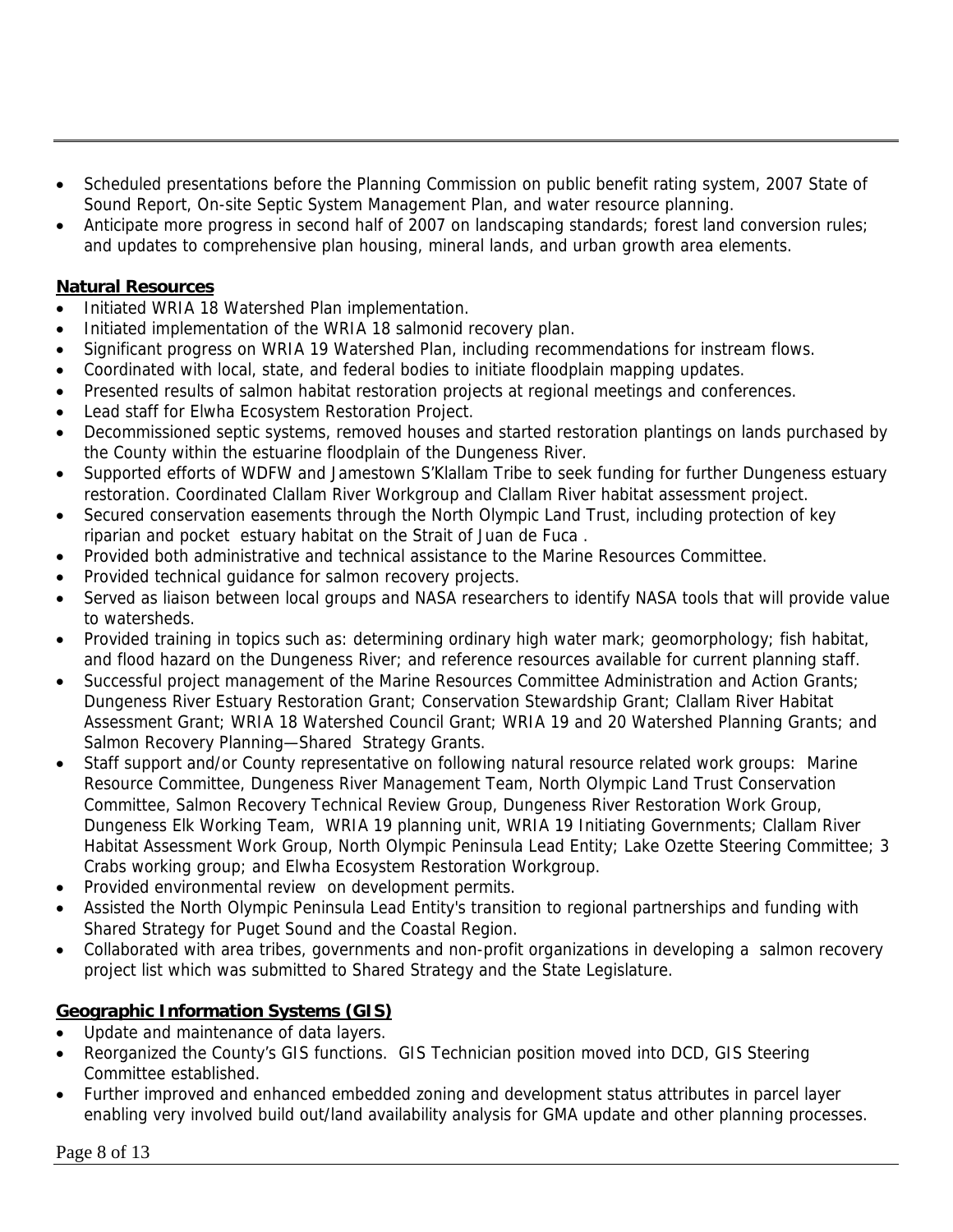- Maintained and updated Department information on Internet.
- Continued to improve geographic accuracy and completeness of parcel base.
- Substantially completed mapping historic parcel layer for permit tracking of parcel "history", began integration with permit database.
- Expect to substantially complete initial integration of Assessor parcel data and parcel creation processes with GIS and permit databases to track parcel creation, minimize duplicate data entry, and preserve historical parcel information in an easily retrievable (e.g., maps) structure.
- GIS and Database support for comprehensive plan and watershed planning efforts.
- Completed pilot project to remap stream courses from LiDAR data (Clallam River watershed, grant funded), worked with DNR and other agencies to establish project guidelines so that countywide stream mapping will be integrated with statewide and national datasets. Expect to substantially complete remapping of streams in LiDAR areas.
- Provided fee supported GIS products to the public (e.g. LiDAR contours, data layers).
- Completed an integration and quality control project on the survey control and public land survey system (PLSS) layers used as a framework for all property and boundary layers. This was pre-requisite for the larger parcel layer enhancement project to be done for the Assessor's Office.
- Contracted with Port Angeles School District for GIS support for major school re-organization planning.
- Assisted on review of final plats and surveys.

### **Streamkeepers**

- 151 active volunteers, 14 new in 2007.
- By the end of the year, volunteers will have logged  $\sim$  3700 hours, for in-kind value (based on the figure of \$18.04 hr. calculated by Independent Sector in 2005 of ~ \$67,000. When the actual value of technical work is taken into account, this value easily exceeds \$100,000.
- Volunteers are monitoring 39 ambient-monitoring sites on 16 streams, ranging from Sequim to Forks.
- Volunteers sampled at 56 bacterial-sampling sites on 16 streams, ranging from Sequim to Forks.
- Volunteers are forming a new team to sample Hoko River.
- The Volunteers Research Team continues to analyze and report on of data findings.
- Significant progress on project to analyze land use/land cover data and relate it to stream data. By the end of 2007, will correlate land-based watershed process indicators by contributing basin to monitoring sites. Then the Research Team will explore correlations to stream data.
- Research Team continues the effort to develop a multi-metric index of physical-habitat indicators.
- The Volunteers Education and Outreach team is developing a new presentation of Streamkeepers' data findings, to debut at Streamfest this September.
- Expanded and updated Clallam County Water Resources database.
- Worked with the WA Dept. of Ecology to help them interpret our biological assessment data for the combined 303(d)/305(b) list for 2006, and also revise County Quality Assurance Project Plan.
- Conducted ten volunteer training events and updated the Volunteer Handbook.
- Issued four "In the Flow" newsletters and continuously update our web site.
- Provided assistance on eight special projects, seven involving monitoring and one involving education.
- Continued outreach to watershed-planning, restoration, and salmon-recovery groups at work in Clallam County to collaborate on monitoring.
- Plan to provide input to the Puget Sound Partnership on how best to incorporate volunteers into the task of saving Puget Sound.
- Various agencies and organizations have used Streamkeepers data in support of watershed management and restoration.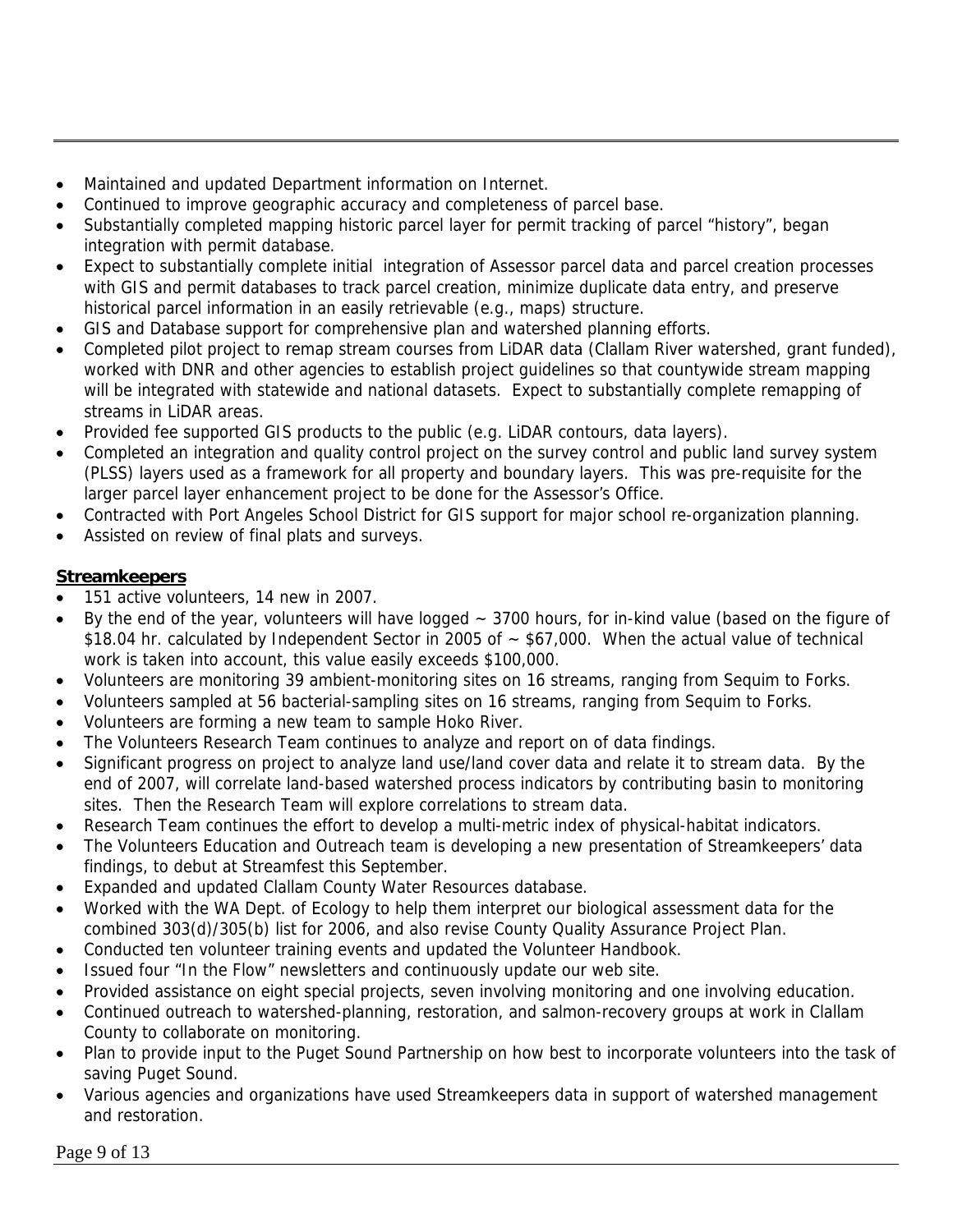### **Salmon Restoration**

- Worked with lead entity government partners to gain lead entity status and commitment for new and anticipated ongoing funding from WDFW for WRIA 20.
- Began operating as two independent lead entities and provided organizational support to both the new North Pacific Coast Lead Entity organization (NPCLE) and the North Olympic Peninsula Lead Entity (NOPLE) for Salmon Restoration.
- Funding gained for hiring of interim staff and consultant services for North Pacific Coast lead entity.
- NPCLE brings citizens into lead entity group organization for project ranking and forms Technical Review Group. Citizen participation greatly increased in NPCLE, and Jefferson County welcomed to the process and bylaws approved.
- NOPLE holds planning retreat.
- To increase the diversity and breadth of scientific knowledge, NOPLE Technical Review Group is significantly expanded by 7 new members.
- Local restoration practitioners awarded almost \$1 million in habitat restoration funds for 2007 in grants managed by NOPLE and NPCLE. Assists with Community Salmon Fund process which results in \$70,000 in lead entity restoration work.
- NOPLE and committed citizens participate in the first ever Lead Entity Day in Olympia.
- NOPLE participates in regional recovery effort by Shared Salmon Strategy for Puget Sound and the Puget Sound Partnership which was successful in gaining significant legislative funding for salmon restoration work on the North Olympic Peninsula as part of cleaning up Puget Sound. One of our local Lead Entity Partners was successful in negotiating funding for recovery of local summer chum.
- Began discussions with Hood Canal about future joint planning process.
- Completed three year work plan and update for NOPLE required by regional funder Shared Salmon Strategy for Puget Sound.
- Two county staff and a member of Lower Elwha Klallam Tribe attend Shared Salmon Strategy retreat to begin planning for transition to Puget Sound Partnership.
- Provided information so area restoration practitioners can compete for Puget Sound Estuary & Salmon Restoration Grants. Five proposals submitted this year instead of one last year and at least one funding finalist.
- Helped spearhead grant application to Department of Ecology for successful \$50,000 grant which will be used to generate a WRIA 19 recovery plan chapter addition and also for Bridging the Gaps workshops.
- Helping gain support for, and participated in, an effort to consider formation of a regional salmon recovery/sustainability organization for the coastal lead entities.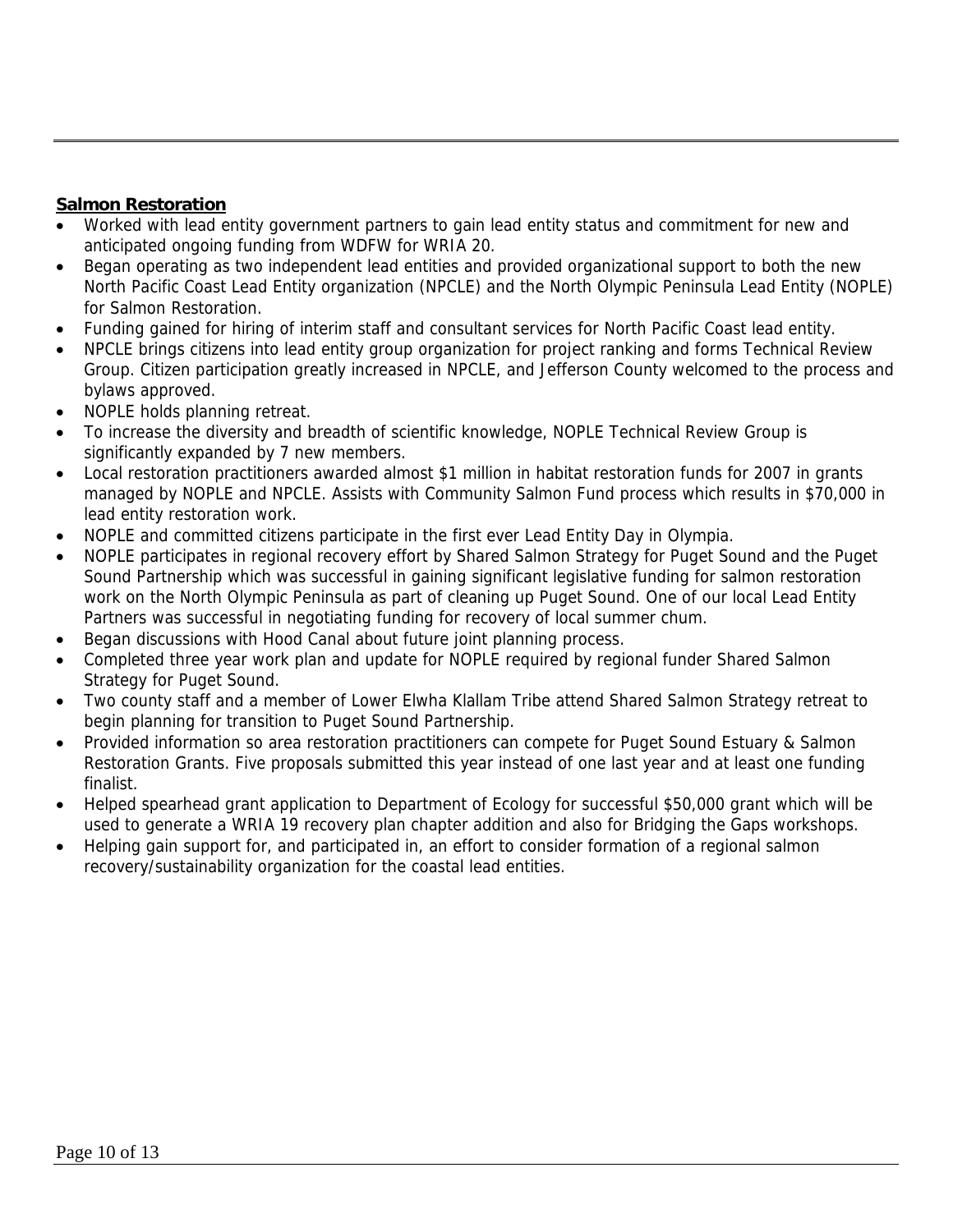# **Workload Indicators:**

|                                                            | 2005<br>Actual                                                                 | 2006<br>Actual | 6/30/07<br>Actual | 2008 Estimate |
|------------------------------------------------------------|--------------------------------------------------------------------------------|----------------|-------------------|---------------|
| Building Permits (includes sign & critical area<br>review) | 1,171                                                                          | 1,000          | 514               | 1,000         |
| <b>Building Inspections</b>                                | 10,487                                                                         | 12,209         | 5,361             | 12,000        |
| Boundary Line Adjustments and Lot Combinations             | 20                                                                             | 32             | 7                 | 20            |
| Land Division Applications Received                        | 146                                                                            | 128            | 57                | 100           |
| Land Division Final Plats Received                         | 67                                                                             | 112            | 46                | 100           |
| Critical Area Review (not associated with other<br>permit) | 18                                                                             | 147            | 143               | 200           |
| State Environmental Policy Act Review                      | 70                                                                             | 114            | 60                | 120           |
| Shoreline Permits (not associated with other<br>permit)    | 19                                                                             | 31             | 18                | 30            |
| Variances                                                  | 12                                                                             | 9              | 3                 | 6             |
| Stormwater Review (shared review with Public<br>Works)     |                                                                                | 127            | 44                | 80            |
| <b>Conditional Use Permit</b>                              | 13                                                                             | 4              | 5                 | 10            |
| <b>Class IV Forest Practice</b>                            | 29                                                                             | 11             | 5                 | 10            |
| <b>Wireless Communication Facilities</b>                   | 1                                                                              | 3              | $\overline{2}$    | 5             |
| Comprehensive Plan/Zoning Amendment<br>Applications        | 3                                                                              | 8              | 0                 | 4             |
| <b>Current Use Assessment Applications</b>                 | 58                                                                             | 50             | 27                | 60            |
| Project Review                                             | 25                                                                             | 79             | 52                | 100           |
| Other                                                      | See list of 2007 accomplishments for project specific work load<br>indicators. |                |                   |               |

# **Staffing Level:**

|                              | 2005 Actual | 2006 Actual | 6/30/07 | 2008          |
|------------------------------|-------------|-------------|---------|---------------|
|                              |             |             | Actual  | <b>Budget</b> |
| <b>Full Time Equivalents</b> | 24.61       | 28.53       | 31.05   | 31.05         |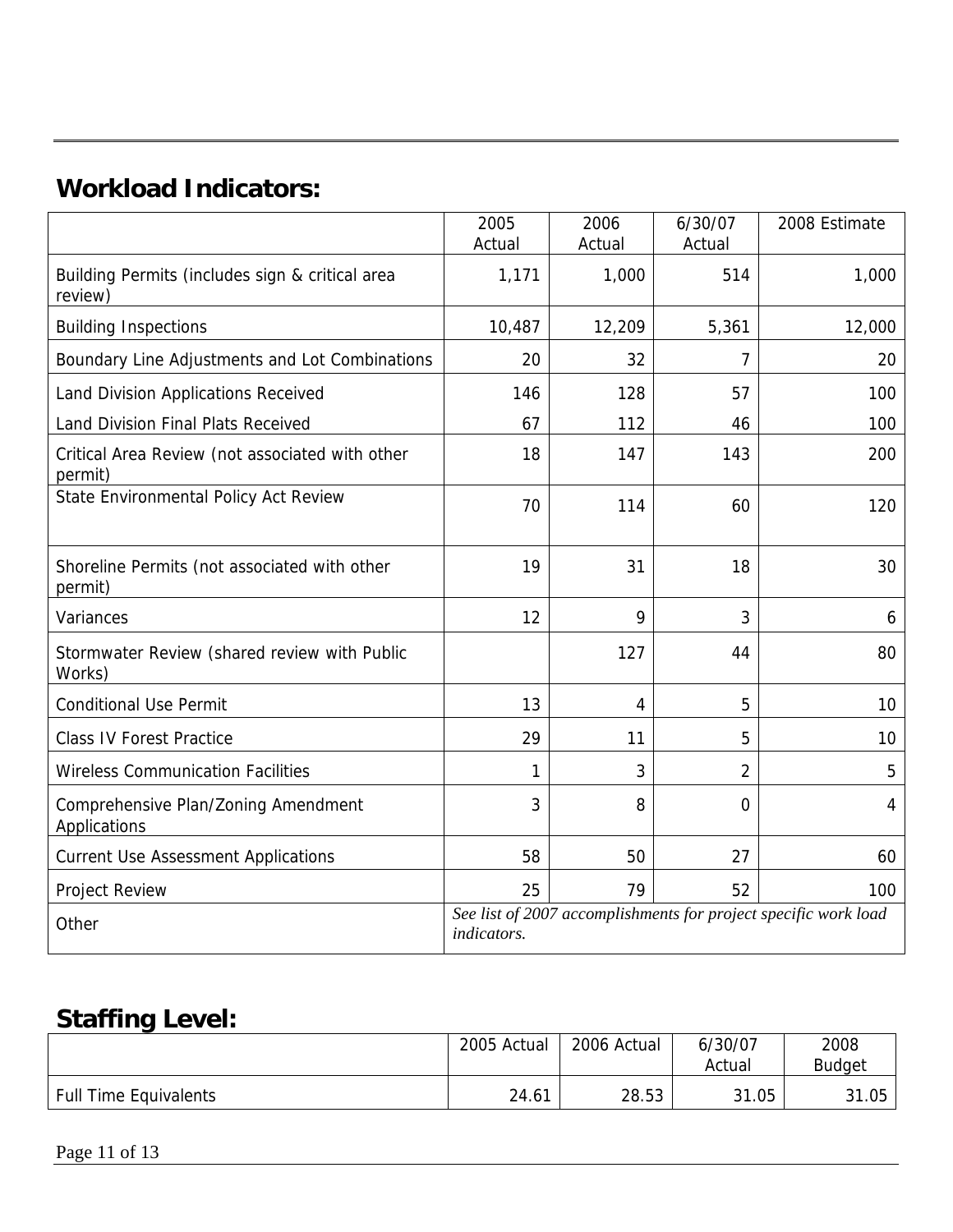# **Operating Budget**

# **Revenues:**

|                                       | 2005 Actual    | 2006 Actual | 6/30/07<br>Actual | 2008<br><b>Budget</b> |
|---------------------------------------|----------------|-------------|-------------------|-----------------------|
| Taxes                                 | $\overline{0}$ | 0           | 0                 |                       |
| Licenses and Permits                  | 691,307        | 655,097     | 346,197           | 674,000               |
| Intergovernmental Revenues            | 1,440,102      | 651,170     | 205,664           | 531,755               |
| <b>Charges for Goods and Services</b> | 608,154        | 653,580     | 303,137           | 553,000               |
| <b>Fines and Forfeits</b>             | 0              | 0           | 0                 | 0                     |
| <b>Miscellaneous Revenues</b>         | $\Omega$       | $-624$      | 0                 | 0                     |
| Non-Revenues                          | 56,211         | 0           | 0                 | ∩                     |
| <b>Other Financing Sources</b>        | $\overline{0}$ | 0           | 0                 |                       |
| <b>General Tax Support</b>            | 425,338        | 258,591     | 308,290           | 782,255               |
| <b>TOTAL</b>                          | \$3,221,112    | \$2,217,814 | \$1,163,288       | \$2,541,010           |

# **Expenditures:**

|                                        | 2005 Actual | 2006 Actual | 6/30/07<br>Actual | 2008<br><b>Budget</b> |
|----------------------------------------|-------------|-------------|-------------------|-----------------------|
| Salaries and Wages                     | 1,137,000   | 1,207,131   | 699,602           | 1,490,941             |
| <b>Personnel Benefits</b>              | 114,215     | 214,111     | 217,284           | 516,703               |
| <b>Supplies</b>                        | 45,385      | 55,186      | 46,096            | 63,494                |
| Other Services and Charges             | 1,064,578   | 509,390     | 170,104           | 420,357               |
| <b>Intergovernmental Services</b>      | $\Omega$    | 0           | 10,595            |                       |
| <b>Interfund Payments for Services</b> | 249,774     | 208,944     | 19,607            | 49,515                |
| Capital Outlay                         | 610,160     | 23,052      | 0                 |                       |
| <b>TOTAL</b>                           | \$3,221,112 | \$2,217,814 | \$1,163,288       | \$2,541,010           |